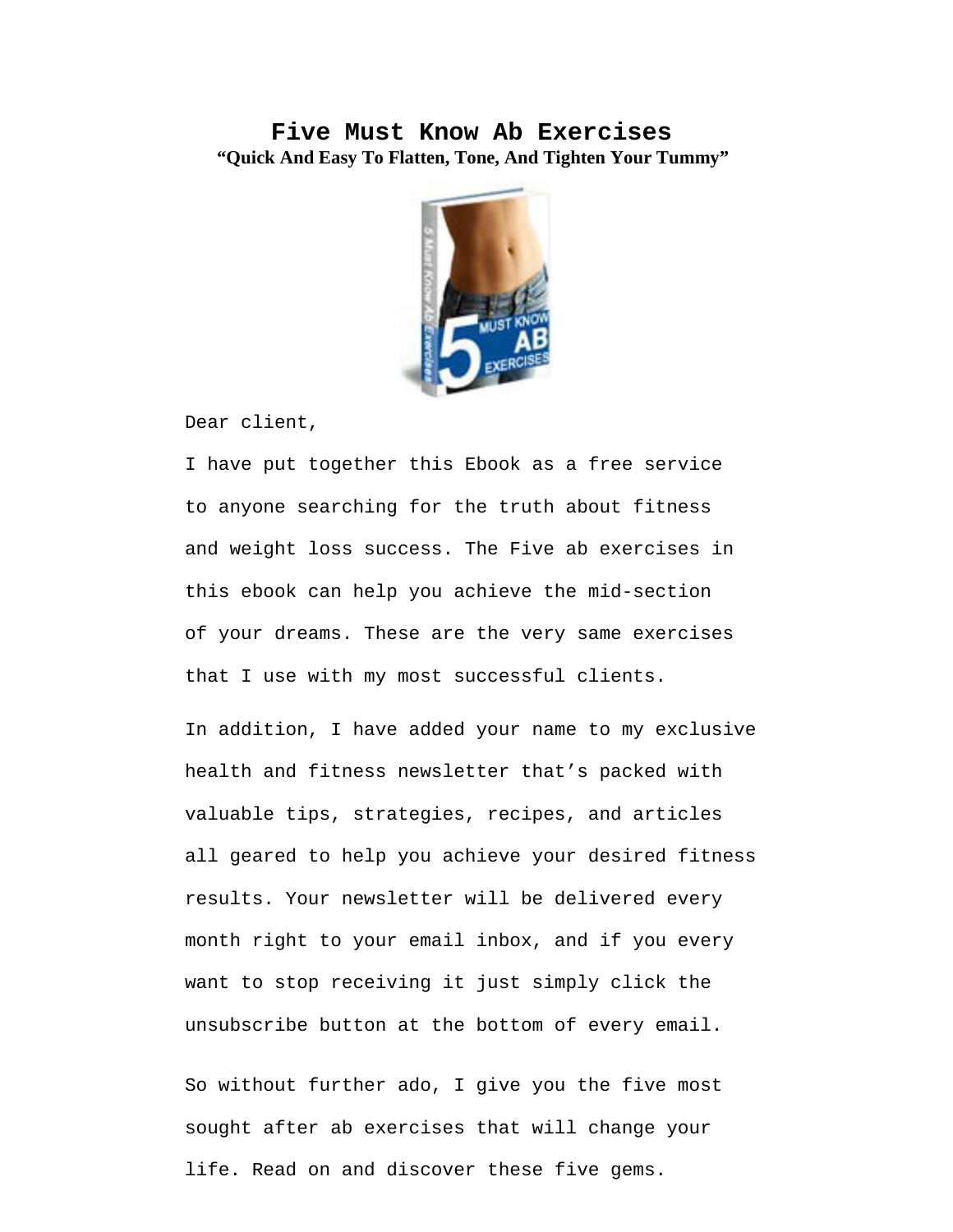Attaining a trim and toned midsection is by far the number one fitness goal held by most people. There is just something so attractive about a small waist that appeals to the masses. The good new is that, no matter what you have been told, YOU *CAN*  HAVE THE ABS OF YOUR DREAMS!

Before we jump right in to the 5 Golden Exercises, we need to get a few things out on the table. Listen up here, because the next few paragraphs are going to make or break your tummy tightening dreams.

While ab exercises are great for strengthening and toning your abdominal muscles, solely doing these exercises will not make your abs flat. In fact, getting that perfect midsection is a process that takes more than a little time sweating in the gym. It takes hard work, and a game plan.

The only way to wash board abs is to lose the body fat that is currently residing in that area. The way to lose body fat is to:

- 1) Participate in regular cardiovascular exercise.
- 2) Maintain a full body strength training routine.
- 3) Eat a nutritious, calorie specific, healthy diet. Did you get all that? It may seem overwhelming at first, but the key here is to change your lifestyle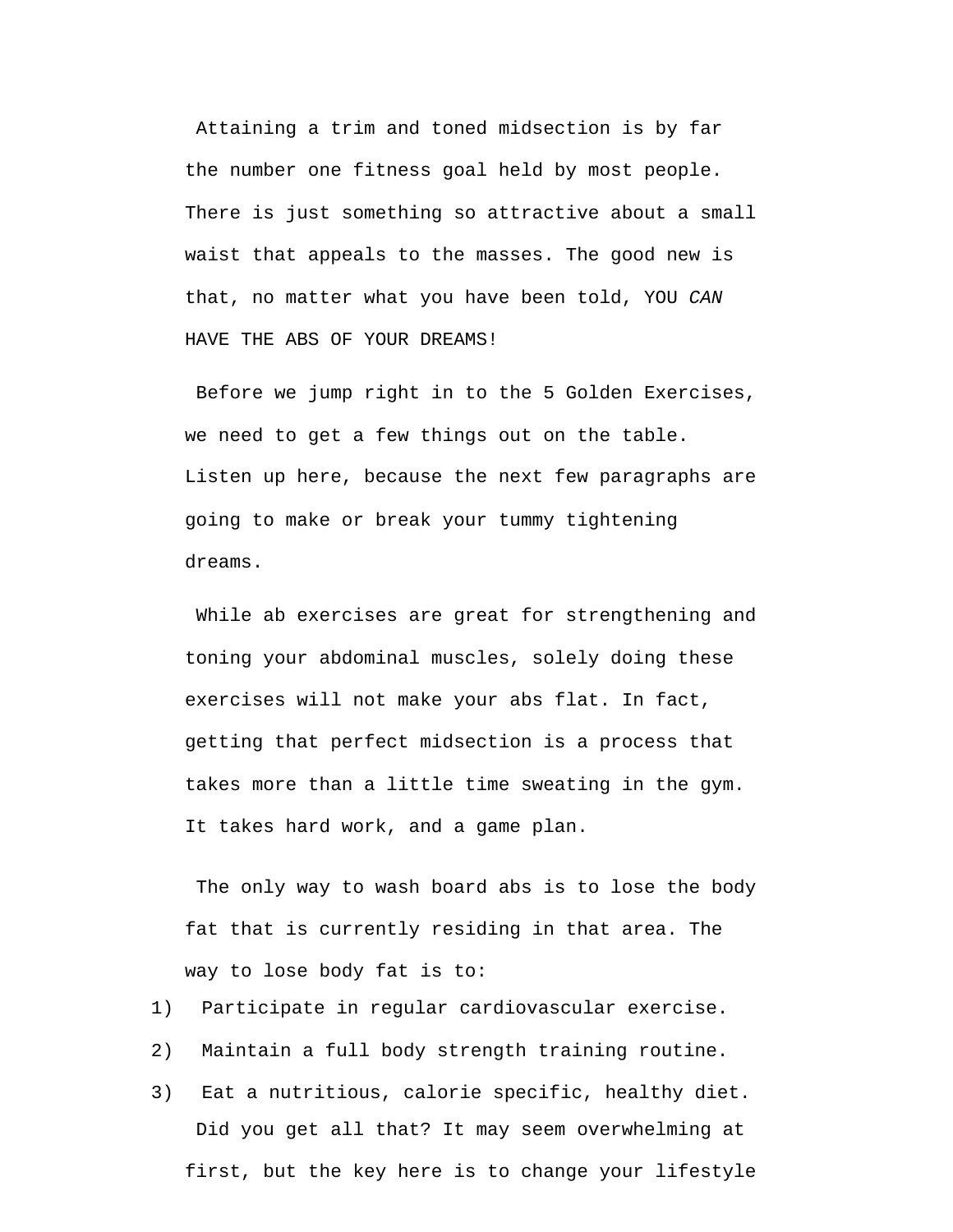to one that promotes weight loss rather than fat storage.

So you know that you need a weight loss promoting lifestyle in order to melt away the pounds, but how about those 5 golden exercises?

The key that makes these exercises golden is the fact that, when done together, they use all of the muscles in your abdominal region. Often times people will only do crunches, and while these are great, they are neglecting to strengthen the other 75% of their midsection.

There are four basic types of abdominal exercises.

- 1) Ones that focus on your upper abs
- 2) Ones that focus on your lower abs
- 3) Ones that focus on your oblique's (sides)
- 4) Ones that focus on your entire core It is very important that you do at least one of each exercise type every time that you workout. This will give you the six-pack look that you are going for!

Now on to the good stuff…

#### **Exercise #1: The Crunch**

The basic crunch should be a staple in your arsenal of abdominal exercises. This classic movement concentrates on your upper abs.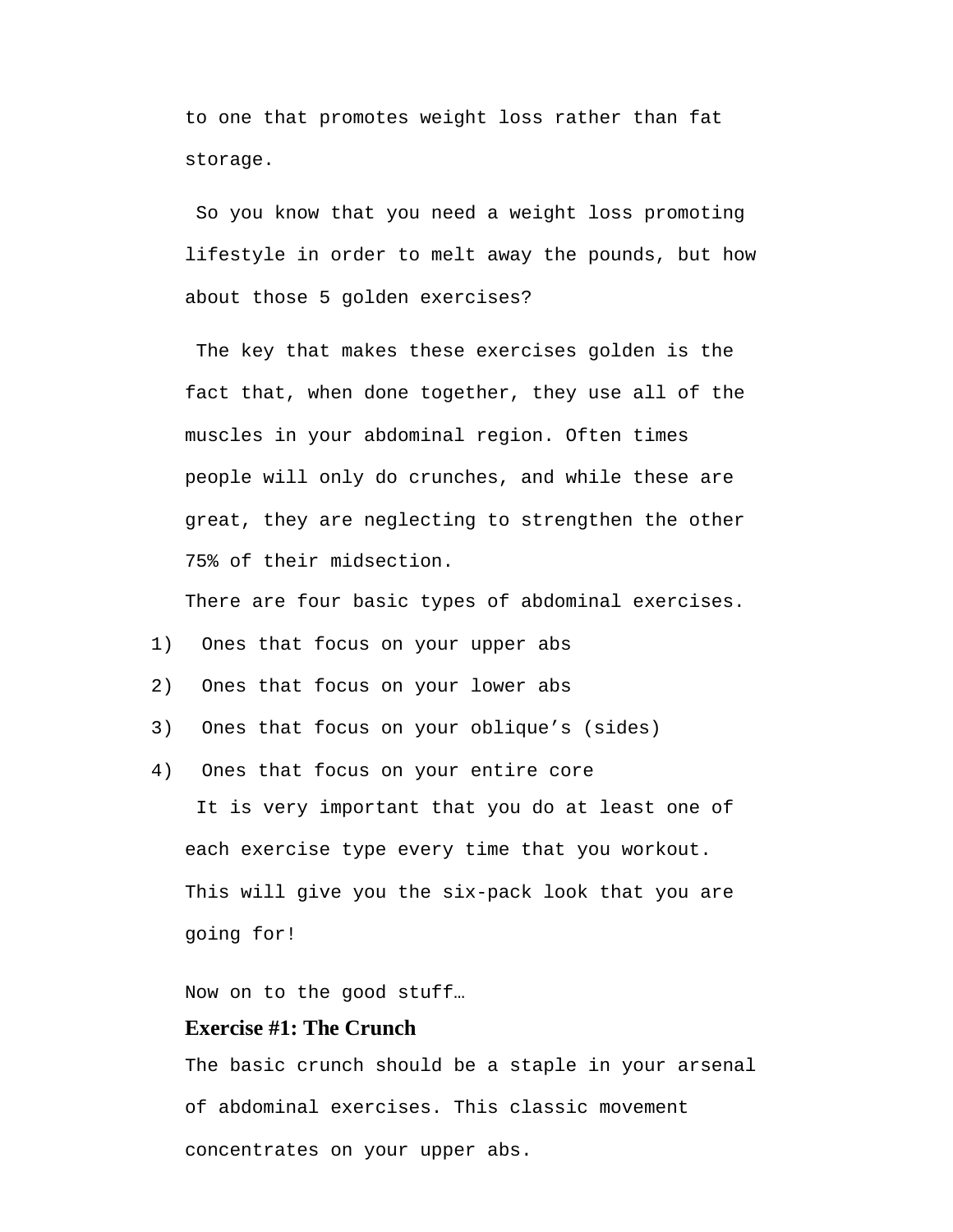



**Starting Position:** *Lie on your back on the matt with your knees bent and feet flat on the floor. Support your head by placing your hands behind it, and keep your eyes turned up towards the ceiling throughout the entire movement.*

**Movement:** *Exhale as you raise your upper body up a few inches off of the matt by contracting your abs. Be sure to keep your back straight and avoid pulling yourself up with your hands. Hold yourself in this contracted position for a moment before slowly lowering yourself back down to the starting position.*

# **Exercise #2: The Oblique Crunch**

The Oblique Crunch does just what its name P\proclaims – works on your obliques. Make sure to do an even amount of crunches on each side for a symmetrical look.



**Starting Position:** *Lie on an exercise matt with your knees bent and hands behind your head. Lift your left leg so that your knee is at a*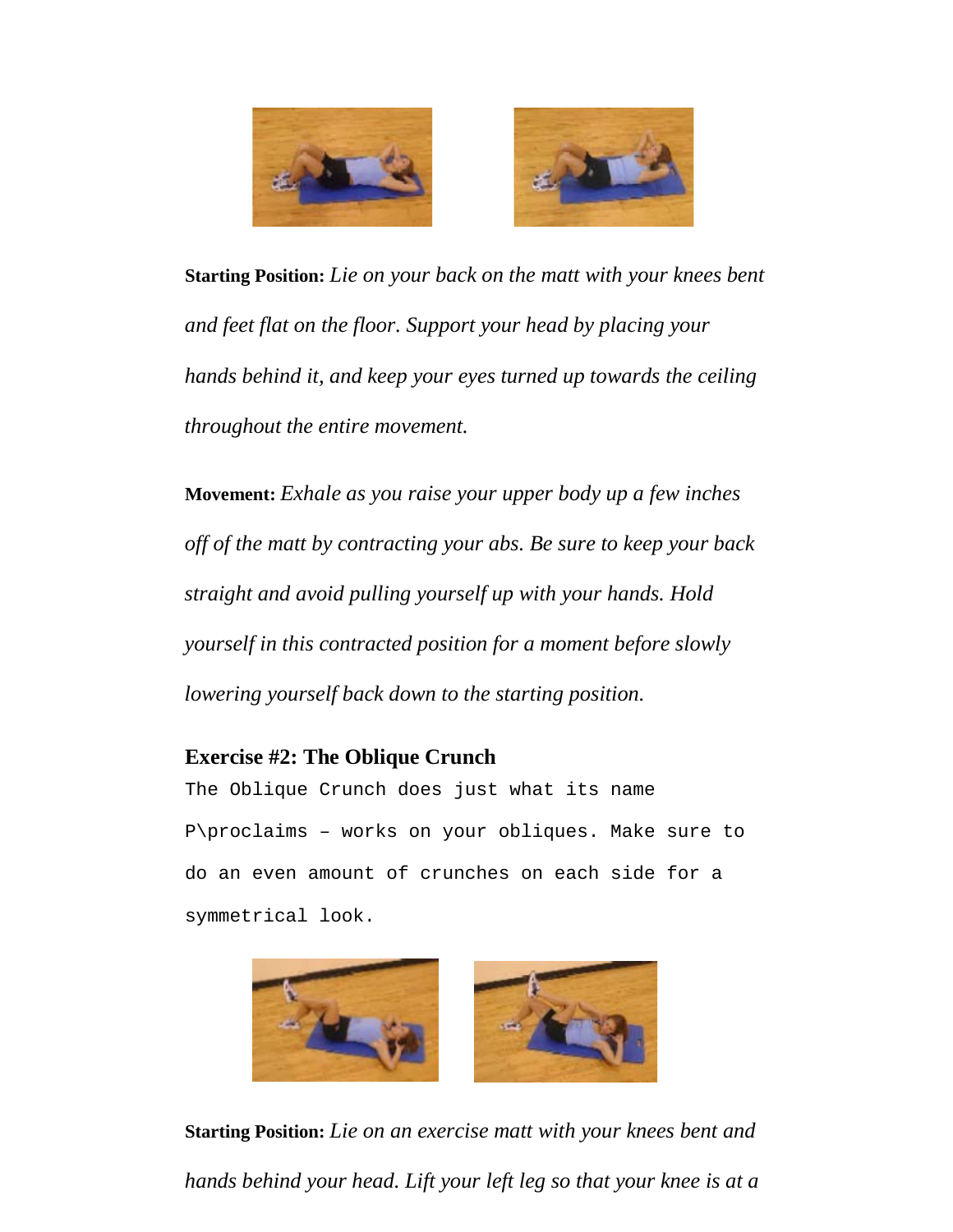*90 degree angle, and the lower part of your leg is parallel with the floor.*

**Movement:** *Exhale as you bring your right elbow in towards your left knee, while squeezing your abs. Inhale as you slowly extend your leg back out to the starting position.*

### **Exercise #3: The Exercise Ball Crunch**

Exercise Ball Crunches are great for your entire core. All of your abs are used in the stabilization process as you crunch.



**Starting Position:** *Lie with your upper back on an exercise ball and your feet flat on the ground in front of you. Support your head by placing your hands behind it, and keep your eyes turned up towards the ceiling throughout the entire movement.*

**Movement:** *Exhale as you raise your upper body up a few inches off of the ball by contracting your abs. Be sure to keep your back straight and avoid pulling yourself up with your hands. Hold yourself in this contracted position for a moment before slowly lowering yourself back down to the starting position.*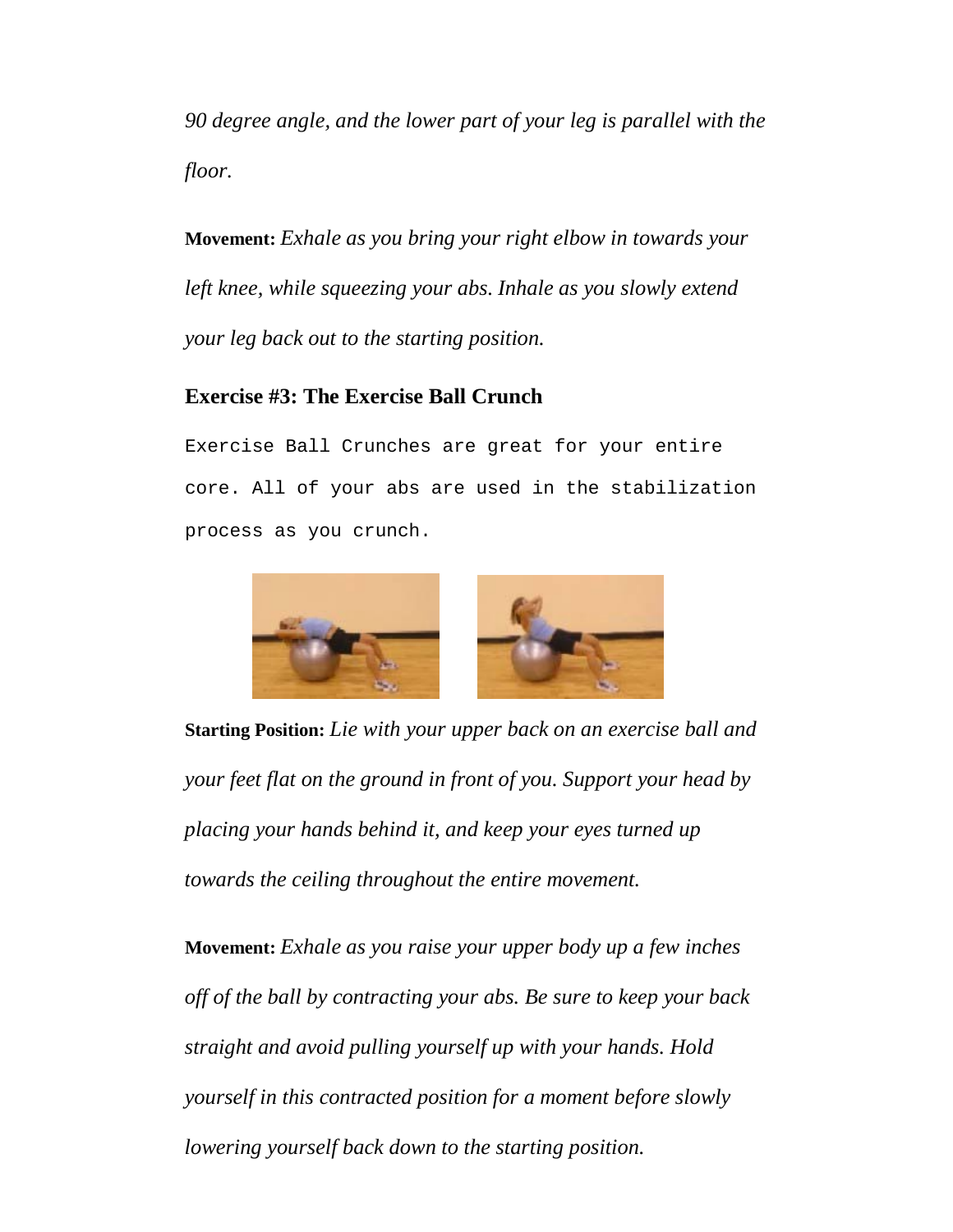#### **Exercise #4: The Toe Touch**

This is another great exercise for your upper abs, however, you can easily make this exercise more challenging by lowering your legs with each repetition. This will recruit the use of your lower abs as well as your upper abs and will make for a more strenuous workout.





**Starting Position:** *Lie on an exercise matt flat on your back with your legs up in the air and your arms outstretched above your head.*

**Movement:** *Exhale as you raise your arms up and reach your toes. Hold yourself in this contracted position for a moment, and then inhale as you slowly lower your arms back down until they almost touch the matt. Repeat your required repetitions before allowing your legs to touch back down onto the matt.*

### **Exercise #5: The Hanging Leg Raise**

While this exercise is very challenging and not recommended for beginners, it is very effective. It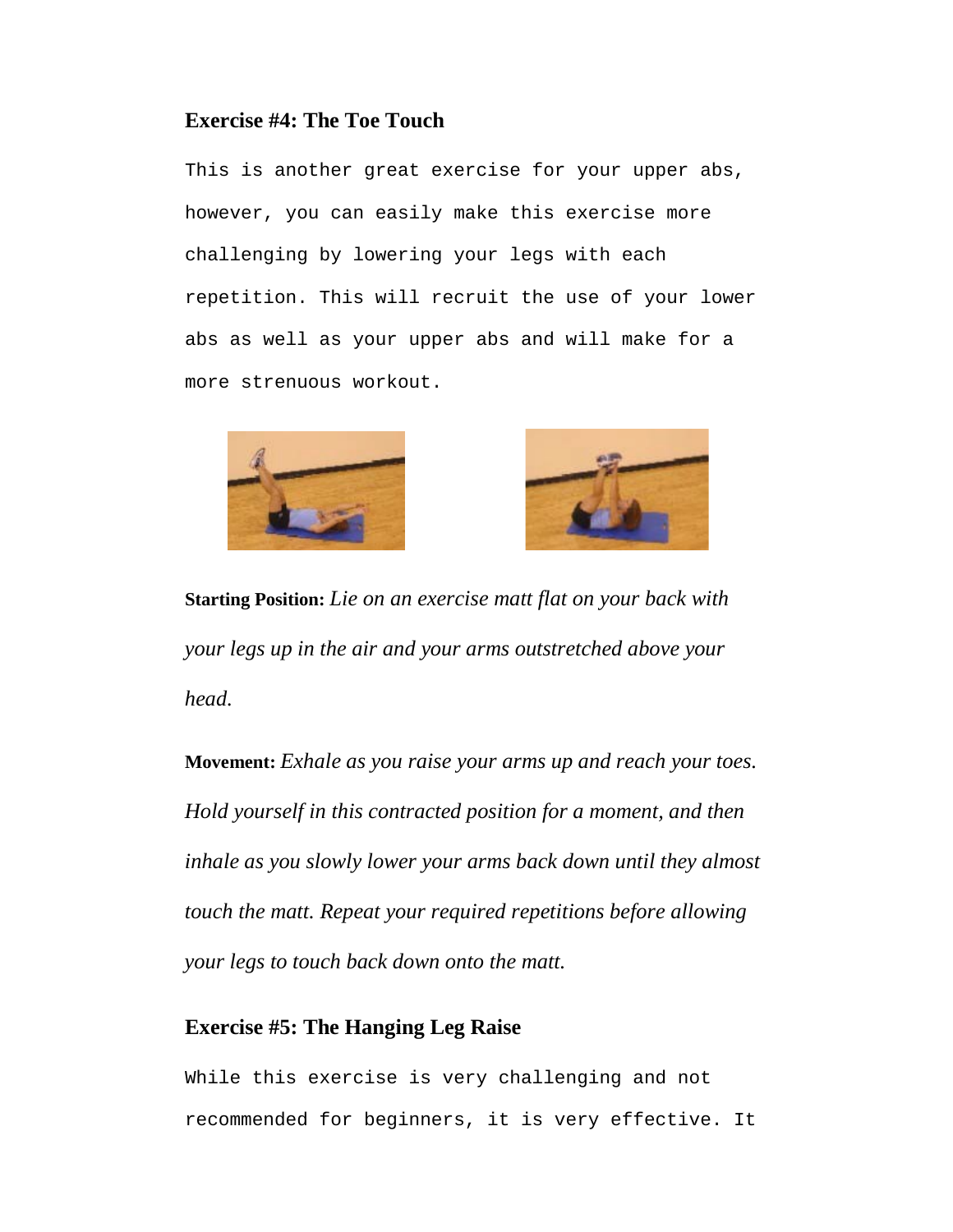focuses on your lower abs, tightening that stubborn area.





**Starting Position:** *Position yourself in the roman chair by gripping the handles and placing your elbows against the pads, or grip overhead handles and allow yourself to hang.*

**Movement:** *Exhale as you raise your knees up towards your chest. Remember to keep your back flat against the back pad, or if hanging, try to keep yourself from swinging. Hold yourself in this contracted position for a moment, and then inhale as you slowly return your legs back down to the starting position.*

So there they are…the top five exercises that will take the waste off your waist. Is it really that simple? Yes it is, if you follow a structured program designed by a knowledge personal trainer. How do you find a personal trainer who can help you achieve the results that you want? Well, you've come to the right place. All you have to do is